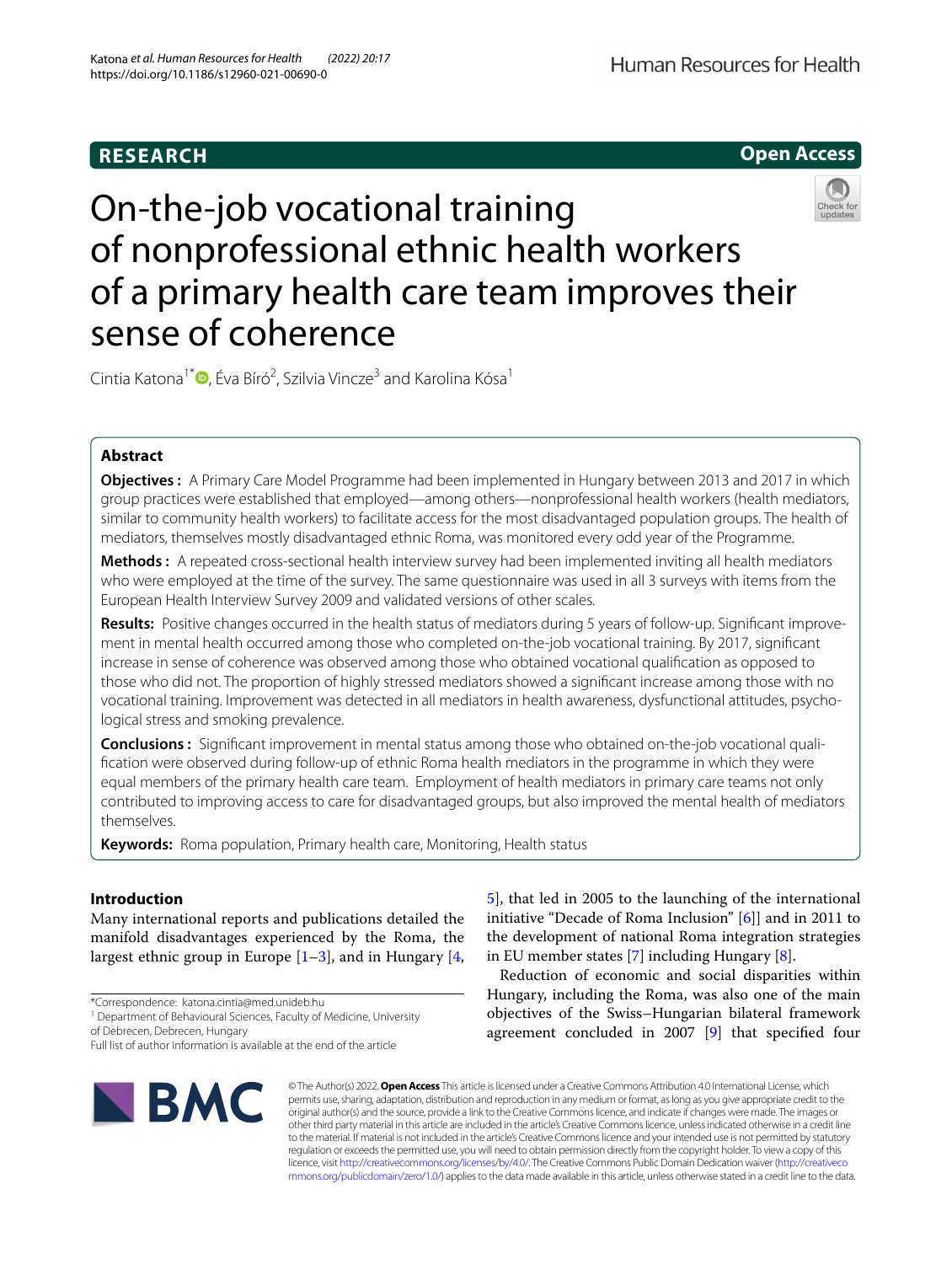priority areas for funding, human resource and social development as one of them. A large-scale communityoriented programme in primary health care (titled "Primary Care Development Model Programme") had been implemented in this priority area between 2012 and 2017 in Hungary that gives the framework for the present paper.

The Model Programme was designed to introduce group practices in primary care to create a new operational model in Hungary (where all general practices were single-handed until then) which would enable general practitioners to employ nonmedical professionals in order to widen primary care services and improve access to and use of these services for all population groups, including disadvantaged, among them Roma, people. Summary [\[10](#page-8-8)] and details [[11–](#page-8-9)[13](#page-8-10)], of the Model Programme have been published elsewhere.

Briefy, four group practices (called GP clusters, each formed by six general practitioners) were established in two economically disadvantaged regions of the country. GP clusters funded the employment of nonmedical health professionals such as public health specialists, dietitian, physiotherapist, health psychologist, and as a novelty, GP clusters also employed nonprofessional workers called health mediators specifcally for the purpose of facilitating communication and access to primary services for the most disadvantaged population groups.

Health mediators, similarly to community health workers in the healthcare systems of developing countries [\[14](#page-8-11)], had worked in various arrangements in primary care in European countries but for a diferent reason compared to CHWs. The major task of mediators is to facilitate access of Roma minority groups to healthcare [\[15\]](#page-8-12) rather than substitute for professional workers. The employment of mediators in the Hungarian Model Programme was supported by positive international experiences [[16](#page-8-13)] including the ROMED initiative of the Council of Europe that was established to train mediators for various settings (healthcare, schools, local authorities, etc.) in order to facilitate communication and cooperation between the Roma and public institutions [\[17\]](#page-8-14).

Employment of 48 health mediators (12 per GP cluster) was planned. Mediators (called "segéd-egészségőrök" in Hungarian) were recruited from the local communities with no requirement for professional or vocational training and were employed half-time (20 h per week) by the GP clusters. Preference was given to those applicants who self-identifed as Roma or had experience working with Roma population groups in the serviced areas. They were supervised by the so-called public health coordinator who supervised all nonmedical workers of the team [\[18](#page-8-15)]. It is worth noting that the Hungarian Model Programme was Europe-wide the frst in which health mediators were

employed as equal members of the primary care team, being funded from the same budget and covered by the same obligations and rules as all other members of the GP cluster.

In order to prepare health mediators for their jobs, mandatory 30-h training in health mediation was provided in 2013 (within one month of the start of employment) and in 2015 by the Hungarian partner organization of the ROMED initiative [\[19](#page-8-16)]. To increase their capacity and long-term employment prospects, vocational training in assistant nursing and assistant social services was ofered in the frst year of employment to all those mediators who did not have any health-related qualifcation, had the educational requirements to start this training, and volunteered to do so. Altogether 20 persons in assistant nursing and 2 persons in assistant social services obtained this qualifcation by 2014. Mandatory 1-day trainings were provided to all mediators approximately every half year throughout the Model Programme.

All trainings, including vocational training, were delivered during work hours, took place in Debrecen, geographically away from the workplaces and co-workers of health mediators, and participation was completely free of charge for them. Transfer, accommodation, meals, and all training tools and equipment were covered from the budget of the Model Programme.

Health mediators, being a group of rural and mostly Roma women with low education whose life substantially changed by employment in the Model Programme, presented unique opportunity to monitor what impact employment, higher income, work responsibilities and being part of a professional team would have on their health. Therefore, in accordance with international recommendations [\[20](#page-8-17)], the major aims of the Swiss Contribution, and the Hungarian National Social Integration Strategy, and also contributing to the evaluation of the Programme, a project to monitor the health status of mediators throughout the Model Programme was set up. The aim of this paper is to describe the results of this monitoring project. One of the aims was to examine the potential changes in health outcomes of the health mediators over 5 years of their employment; another aim was to investigate the impact of vocational training on their health status.

# <span id="page-1-0"></span>**Methods**

#### **Study design and participants**

The questionnaire-based study had a repeated cross-sectional design. The Programme funded the employment of altogether 48 health mediators, but this number fuctuated during the Programme (Fig. [1\)](#page-2-0). All health mediators employed at the given time of data collection were invited to participate voluntarily and anonymously (since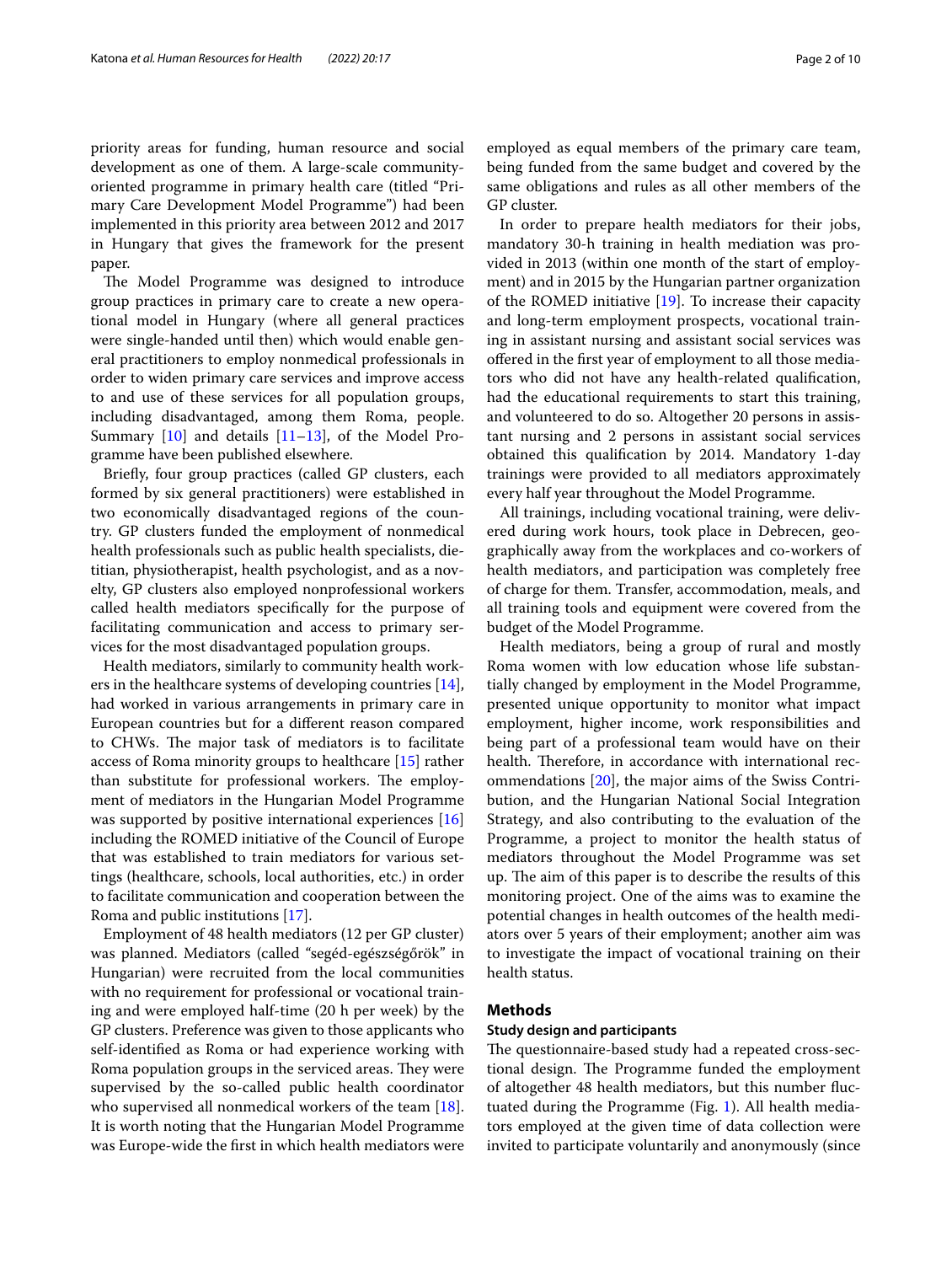

<span id="page-2-0"></span>individual identifcation was not granted by the ethical permission) except in 2013 as shown in Fig. [1](#page-2-0). Turnover among the mediators during 5 years of the Programme and the obligation of anonymity excluded panel design.

## **Data collection**

Data collection was carried out frst in October 2013 (1st), repeated in August 2015 (2nd) and January 2017 (3rd) during trainings organized by the University of Debrecen. The first data collection occurred during the vocational training for assistant nursing described above, and those 20 mediators were invited who entered this particular training. The second and third data collection was completed during 1-day trainings that were mandatory for all health mediators. Vocational training had already been completed at those surveys. The arrangement of these trainings (including the vocational training) and the timing of data collection was such that their willingness to participate be highest: data collection was carried out during work hours; geographically away from their workplaces, co-workers and supervisors; there were no monetary obligations whatsoever to participate; voluntary participation and anonymity was granted, and there was no feedback of the results to their workplaces.

## **Questionnaire**

The same self-report questionnaire was used during all 3 data collections that included demographic data, items on health status and mental health as follows. Scales and items of the questionnaire were taken from the Hungarian version of the European Health Interview Survey 2009 [\[21](#page-8-18)] or they were validated Hungarian versions of widely used scales [\[22\]](#page-9-0).

## *Demographic data*

These included year of birth from which age was calculated for the year of data collection; gender; education (in three categories: primary, secondary, tertiary); marital status (in two categories: lives alone/lives with partner); number of persons in the household; number of children; subjective wealth (fve categories collapsed into two categories: bad (very bad and bad) or at least acceptable (acceptable, good, very good). Ethnic identity was selfreported on two items taken from the Hungarian census of 2011 [[23](#page-9-1)]. Primary ethnicity was asked by the question of "Which ethnicity do you feel you belong to?"; secondary ethnicity by the question "Do you belong to another ethnicity?". The answer listed all recognized minorities in Hungary including Roma from which respondents could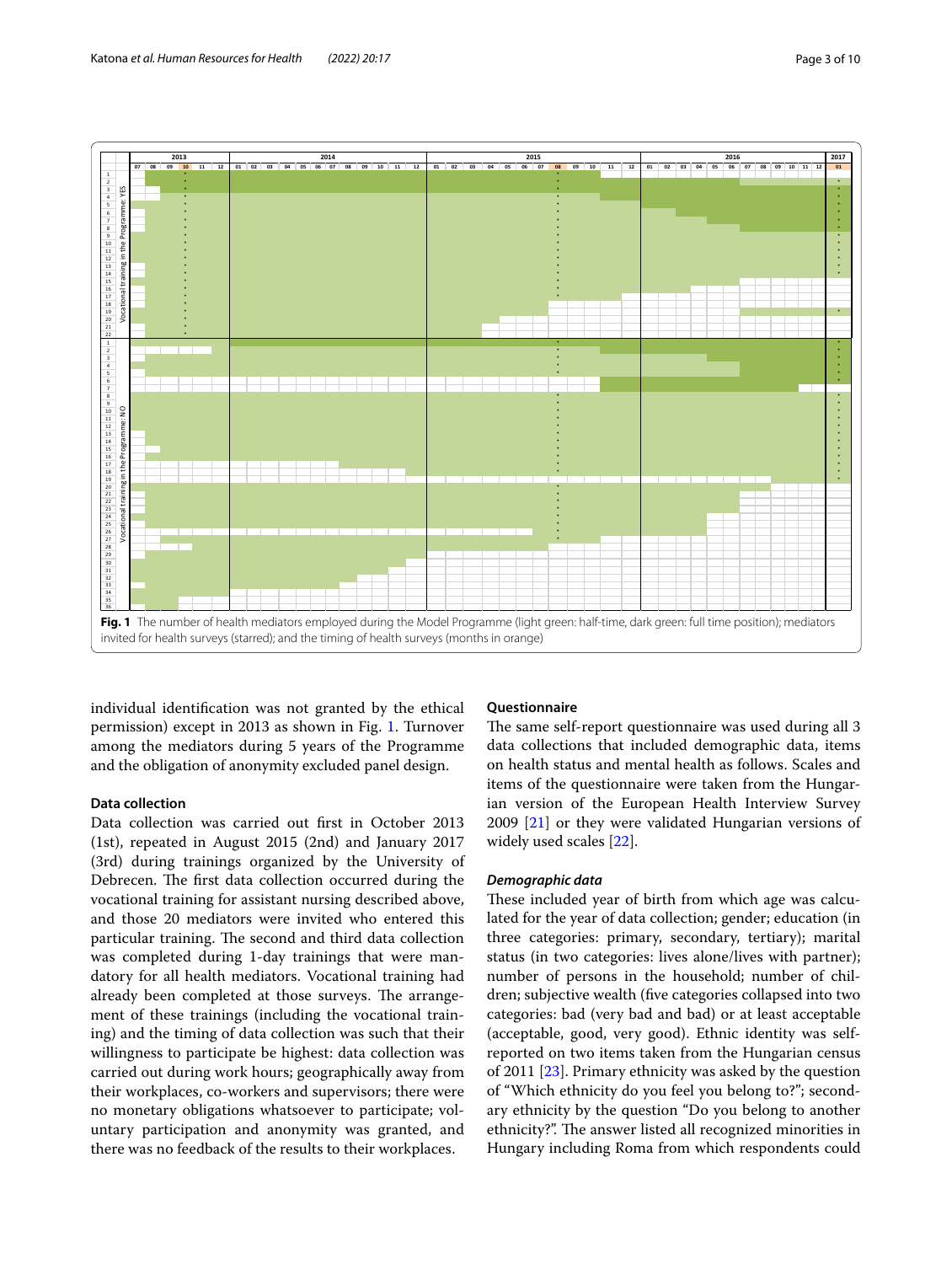choose. A dummy variable was created for Roma ethnic identity (yes/no). One question (yes/no) was related to completion of the vocational training.

## **Health status and health awareness**

Self-rated health was measured on a 5-step Likert scale ranging from "very poor" to "excellent" and collapsed into 3 categories (very poor and poor as "poor", acceptable as such, and good and excellent as "good"). Health problems limiting daily functioning in the past 6 months were assessed by a 3-step frequency scale (severely limiting, mildly limiting, no limitation) and collapsed into a binary variable (limitation vs no limitation).

Health awareness was approximated by the question of "How much one can do for their health" that was answerable on a 4-step Likert scale from "nothing" to "very much". Smoking was assessed by a 6-step frequency scale that was collapsed into two categories: nonsmoker and former smoker vs. current smoker.

# **Mental health**

The short (12-item) version of GHQ had been used to detect psychological distress in the past weeks. Its use above the age of 17 years has been well established [[24](#page-9-2)] and had been validated in Hungarian [\[22](#page-9-0)]. Answers are given on a Likert scale from 1 to 4 yielding a total score between 12 and 48. Another, simple scoring assigns a score of 1 to each present symptom, while lack of symptom is 0. A score above 4 identifes persons with high distress, a score of 4 or below average stress. This scoring yields a binary variable of 0 or 1, and had been used in Hungary to identify persons who are highly stressed [[25\]](#page-9-3).

Sense of coherence as a pervasive, enduring and dynamic feeling of confdence was defned by Antonovsky who also developed tools to measure the construct [\[26](#page-9-4)]. Of those, the short version validated in Hungarian [[22](#page-9-0)] was used. Items can be answered on a 7-point Likert scale producing a total score between 13 and 91 where higher scores represent higher sense of coherence.

The 17-item version  $[27]$  $[27]$  of the Dysfunctional Attitudes Scale (DAS) [\[28\]](#page-9-6) was used to measure the presence and intensity of perfectionism and dependence as dysfunctional attitudes. DAS-A-17 is a self-report scale containing 17 items 11 of which is related to perfectionism, 6 items to dependence answerable on a 7-step Likert scale. The total score for perfectionism ranges between 6 and 42, for dependence between 11 and 77, higher scores representing more intense dysfunctional attitudes.

Social support was measured by the Hungarian version of the Health and Lifestyle Survey and Health Survey for England [\[29](#page-9-7)]. Respondents answered seven questions on a 3-step frequency scale that yielded a total score between 7 and 21. Support from co-workers was estimated by one item answered on a 3-step scale ("My co-workers fully support me–not as much as I would like–not at all"). A binary variable for social support was created by dichotomizing responses to refect optimal (full) support (score: 21) or less than optimal support (score <21).

#### **Data analysis**

Two-way tables of frequencies were used to analyse categorical variables across the study years, and the null hypothesis (no change across the years) was tested by Fisher's exact test.

Normally distributed interval variables were described by the mean and standard deviation and were compared across the study years by analysis of variance. Non-normally distributed interval variables were described by the median and interquartile range and compared across the years by Kruskal–Wallis test. Correlation was tested by Spearman's rank correlation test, Spearman's rho and corresponding  $p$  values were calculated. The value of alpha was set at 0.05. Stata 16.1 and MS Excel 2013 were used for statistical analysis.

#### **Results**

#### **Demographic data of health mediators**

All positions for mediators were flled in October 2013, and 78% of the mediators self-identified as Roma. The number of health mediators varied during the Programme because some left and vacancies were flled. Altogether 58 diferent persons were employed during 5 years of the programme. The mean duration of employment was 32 months. However, only 4 persons joined the Programme more than 18 months after its start. Health mediators who completed vocational training in the Programme ( $n = 22$ ) had been employed 7.2 months longer than those who did not  $(35.9 \pm 8.4 \text{ vs } 28.7 \pm 14 \text{ months},$ *p*=0.017).

The survey in 2013 had been restricted to those who were involved in vocational training in the Programme  $(n = 20,$  response rate: 90%). The survey was extended to all mediators in 2015 ( $n = 41$ , response rate  $= 100\%$ ) and 2017 ( $n = 32$ , response rate  $= 100\%$ ) who were employed at that time. Only two mediators entered the programme between 2015 and 2017 so with the exception of these 2 persons, all 32 respondents had also been among the respondents in 2015. Since the ethical permission of the survey did not allow for personal identifcation, it can only be stated that all respondents in 2017 were also employed in 2015. There was no significant difference in any demographic variables of the respondents in the 3 years of the surveys (Table [1\)](#page-4-0).

Health mediators were dominantly young to middleage women, approximately two-thirds of them with primary education, more than one-third in bad subjective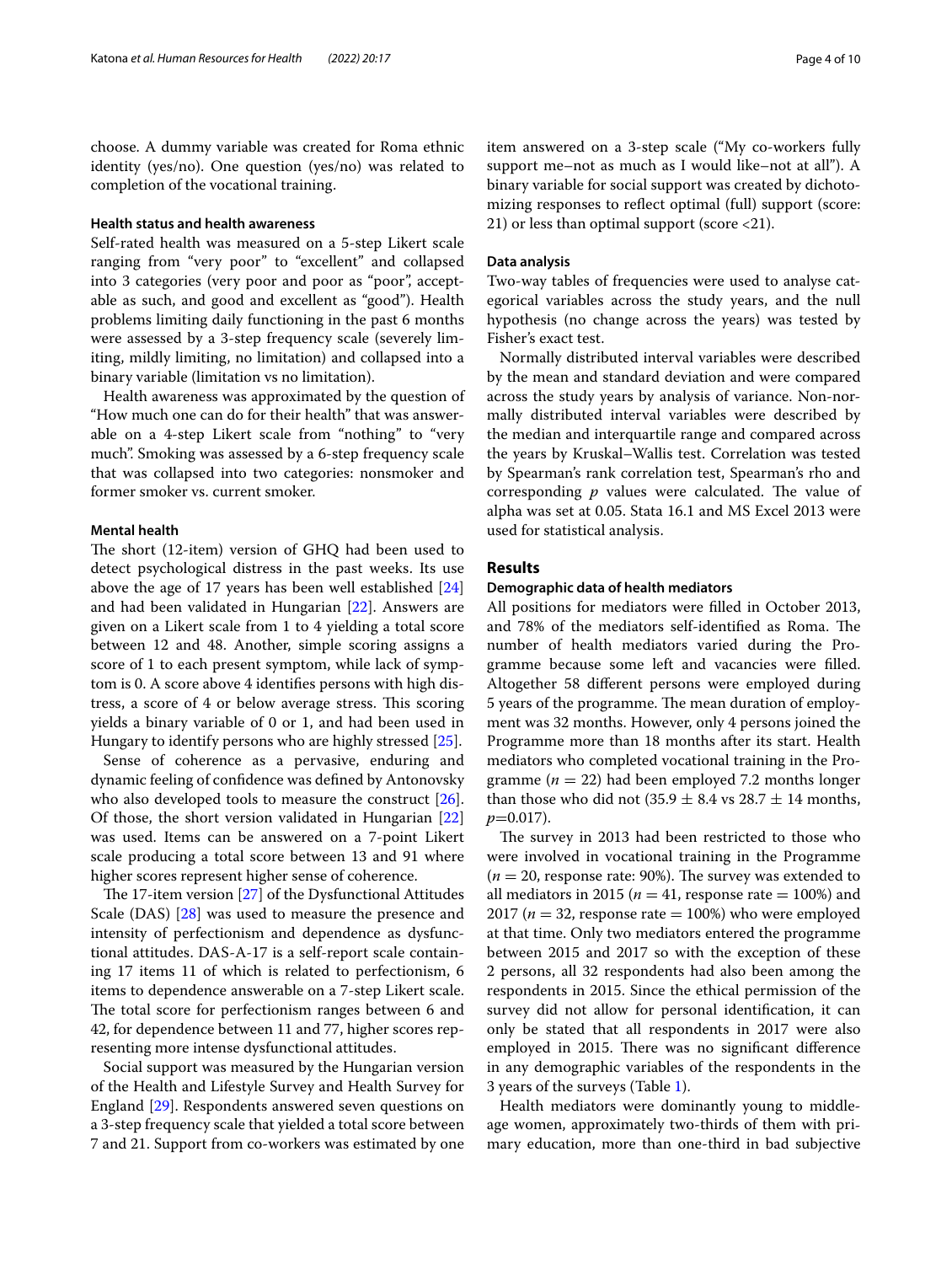<span id="page-4-0"></span>**Table 1** Demographic features of health mediators at the time of data collection

| <b>Variables</b>                                | 2013           | 2015         | 2017         | p     |
|-------------------------------------------------|----------------|--------------|--------------|-------|
| Invited participants $(n)$                      | 20             | 41           | 32           |       |
| Response rate (%)                               | 90%            | 100%         | 100%         |       |
| Gender (female, %)                              | 100%           | 95%          | 91%          | 0.590 |
| Age (mean SD, years)                            | $33.5 \pm 7.6$ | $37.3 + 7.1$ | $39.1 + 8.4$ | 0.061 |
| Age range (min.-max.<br>years)                  | $18 - 44$      | $22 - 57$    | $19 - 59$    |       |
| <b>Education</b>                                |                |              |              |       |
| Primary (%)                                     | 61             | 62           | 69           | 0.981 |
| Secondary (%)                                   | 33             | 30           | 25           |       |
| Tertiary (%)                                    | 6              | 7            | 6            |       |
| Subjective wealth                               |                |              |              |       |
| Bad (%)                                         | 44             | 39           | 41           | 0.946 |
| Acceptable (%)                                  | 50             | 46           | 47           |       |
| Good (%)                                        | 6              | 15           | 12           |       |
| Lives with partner (%)                          | 39             | 59           | 63           | 0.283 |
| Number of children<br>(median; IQR)             | 2(1; 3)        | 2(1; 2)      | 2(1.5; 2.5)  | 0.982 |
| Number of persons in<br>household, median (IQR) | 4(3; 5)        | 4(3; 4)      | 3(3; 4)      | 0.116 |

wealth who raised on average 2 children, and lived in multiperson households (Table [1\)](#page-4-0). The number of children varied between 0 and 5, and the number of persons living in the household ranged between at least 2 and no more than 7

## <span id="page-4-1"></span>**Table 2** Health variables of health mediators

#### **Health status**

Two-thirds of the respondents were in good or excellent health in 2013, and this did not signifcantly change by 2017. Similarly, there was no signifcant change in the proportion of those with mild or severe functional limitation.

Health awareness increased further, almost reaching significance ( $p = 0.079$ ) though its degree had already been quite high even in 2013 (Table [2](#page-4-1)). Spearman correlation between health awareness, subjective health and functional limitation was carried out separately for 2015 and 2017. No signifcant correlation was found either between health awareness and subjective health (*p* = 0.059 in 2015, *p* = 0.310 for 2017) or health awareness and functional limitation ( $p = 0.698$  for 2015,  $p = 0.059$  for 2017).

Improving though nonsignifcant trends could be observed in dysfunctional attitudes: the median for dependence decreased by 5 points, perfectionism 3.5 points. In terms of social support from family and friends, at least half of all respondents felt fully supported in each study year (Table [2](#page-4-1)). Support from coworkers was estimated by one item as described in "[Methods](#page-1-0)"; more than three-fourths of mediators felt fully supported in each study year, and not a single person during 3 rounds of data collection responded that they did not feel supported at all by their co-workers.

| <b>Variables</b>                                                       | 2013              | 2015              | 2017              | p     |
|------------------------------------------------------------------------|-------------------|-------------------|-------------------|-------|
| Self-rated health (%)                                                  |                   |                   |                   |       |
| Good/excellent                                                         | 67                | 61                | 65                | 0.537 |
| Acceptable                                                             | 20                | 31                | 32                |       |
| Bad/very bad                                                           | 13                | 8                 | 3                 |       |
| Health problem causing at least mild functional limita-<br>tion $(\%)$ | 17                | 23                | 31                | 0.928 |
| Health awareness (%)                                                   |                   |                   |                   |       |
| Can do much or very much for health                                    | 87                | 92                | 97                | 0.079 |
| Can do little or nothing for health                                    | 13                | 10                | 6                 |       |
| Sense of coherence (mean $\pm$ SD)                                     | 61.7 $(\pm$ 14.6) | 64.6 $(\pm 11.8)$ | 70.2 $(\pm 12.8)$ | 0.057 |
| Highly stressed (%)                                                    | 16.8              | 9.7               | 12.5              | 0.674 |
| Dependence (median; IQR)                                               | 20 (11; 22)       | 15(9; 21)         | 15 (9.5; 22.5)    | 0.513 |
| Perfectionism (median; IQR)                                            | 23.5 (17; 38)     | 20 (17; 29.5)     | 20 (15; 25)       | 0.484 |
| Social support, general                                                |                   |                   |                   |       |
| Full (%)                                                               | 50                | 60                | 73                | 0.333 |
| Partial (%)                                                            | 50                | 40                | 27                |       |
| Full social support from co-workers (%)                                | 77.8              | 82.9              | 87.5              | 0.660 |
| Smoking (current vs nonsmokers, %)                                     | 56 vs 44          | 54 vs 46          | 50 vs 50          | 0.688 |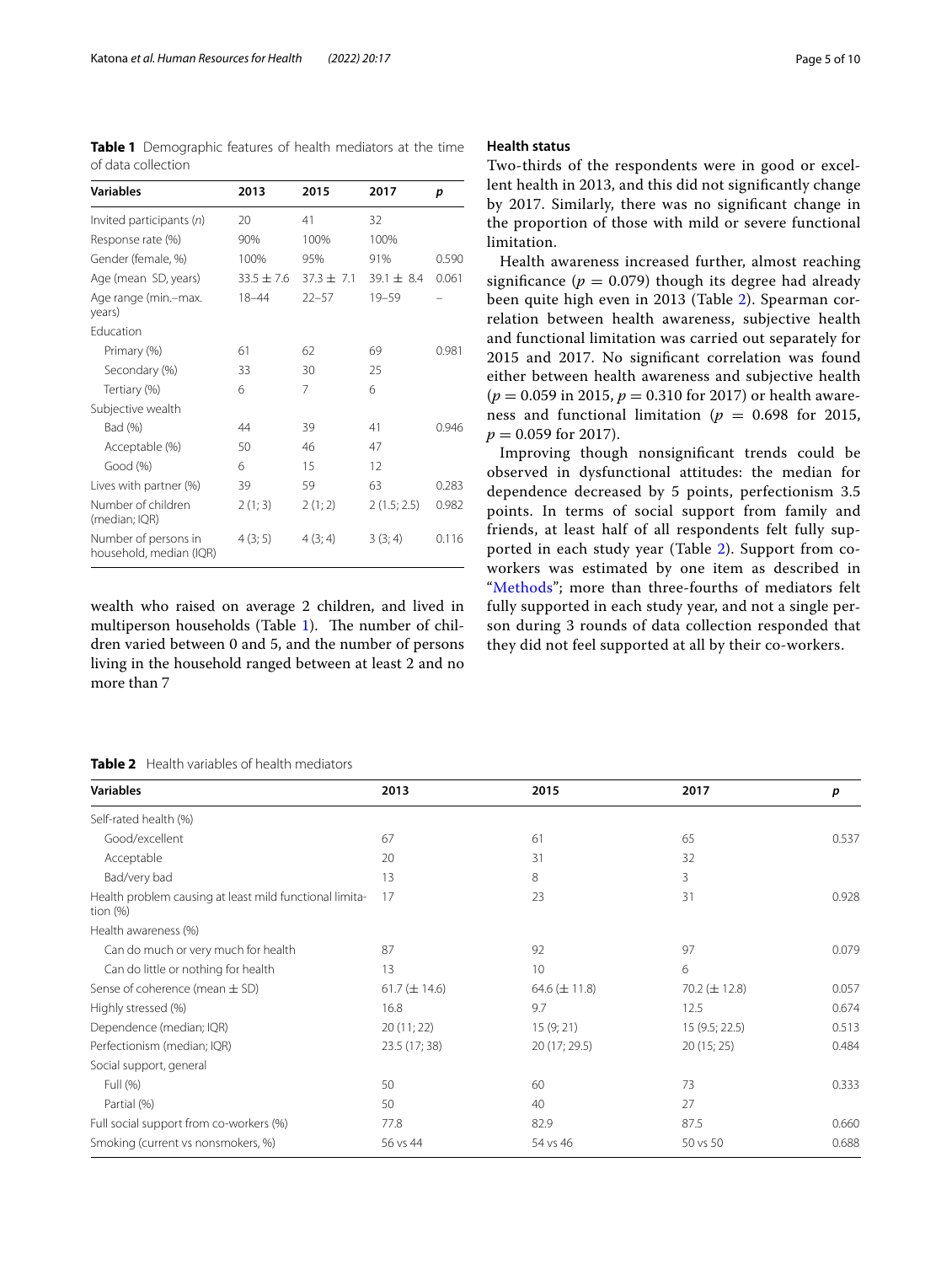#### **Smoking**

44% of the mediators were daily smokers both in 2013 and, but this decreased considerably, though non-signif-icantly, by 37% in [2](#page-4-1)017 ( $p = 0.688$ ) (Table 2). Stratifying the group of nonsmokers to former smokers and never smokers, the prevalence of former smokers rose from  $5.6\%$  in 2013 to 12.5%. The proportion of never smokers was 38.9%, 36.6% and 37.5% in the subsequent study years (data not shown).

## **Mental health**

Sense of coherence showed a mildly signifcant increase from [2](#page-4-1)013 to 2017 ( $d = 8.5$  points,  $p = 0.057$ ) (Table 2). However, when mediators were stratifed by vocational training on-the-job, it was found that among those who did complete this training, a signifcant rise occurred in sense of coherence from 2015 to 2017  $(d = 9.6,$  $p = 0.033$ , but it remained unchanged among those who did not participate in this training  $(d = 0.8, p = 0.862)$ (Table [3](#page-5-0)).

When psychological distress was analysed by completion of on-the-job vocational training, it was found that the proportion of highly stressed mediators did not signifcantly change (though it showed declining trend) in those who did ( $d = -6.6\%$ ,  $p = 0.546$ ), but significantly increased from 2015 to 2017 among those who did not participate in this training  $(d = 14.2\%; p = 0.016)$ (Table [3\)](#page-5-0).

Sense of coherence of the mediators was also compared to sense of coherence of females obtained from population surveys representative of the Hungarian population [[30\]](#page-9-8) (since the overwhelming majority of mediators were females). Sense of coherence among health mediators in 2013 was signifcantly higher not only compared to females with primary education in the general population ( $d = 4.7$ ;  $p < 0.001$ ), but also compared to females in the general population ( $d = 1.4$ ,  $p = 0.026$ ) to whom they were most similar in terms of education. This difference became even greater by 2017 (diference compared to women with primary education:  $d = 11.7$ ,  $p < 0.001$ ;

<span id="page-5-0"></span>

|  |  |  |  | Table 3 Indicators of mental health among health mediators by on-the-job vocational training |  |
|--|--|--|--|----------------------------------------------------------------------------------------------|--|
|  |  |  |  |                                                                                              |  |

|                                           | 2015              | 2017            | p (2017 vs 2015) |
|-------------------------------------------|-------------------|-----------------|------------------|
| Sense of coherence (mean $\pm$ SD)        |                   |                 |                  |
| No vocational training                    | $67.1 (\pm 11.9)$ | 67.9(13.5)      | 0.862            |
| On-the-job vocational training            | $62.4 (\pm 12.1)$ | $72 (\pm 10.8)$ | 0.033            |
| $p$ (with vs without vocational training) | 0.249             | 0.369           |                  |
| High psychological distress (%)           |                   |                 |                  |
| No vocational training                    | 4.6               | 18.8            | 0.016            |
| On-the-job vocational training            | 13.3              | 6.7             | 0.546            |
| $p$ (with vs without vocational training) | 0.341             | 0.315           |                  |

Bold indicates  $p =$  significance level (P value). The significance level is the threshold for below which the null hypothesis is rejected even though by assumption it were true, and something else is going on

<span id="page-5-1"></span>

|  | <b>Table 4</b> Psychological distress and sense of coherence among health mediators compared to the general population |  |  |
|--|------------------------------------------------------------------------------------------------------------------------|--|--|
|  |                                                                                                                        |  |  |

| Variable                         | Group                                                                   | 2013              | 2017                          |
|----------------------------------|-------------------------------------------------------------------------|-------------------|-------------------------------|
| High psychological               | 1. Health mediators (%)                                                 | 16.7              | 12.5                          |
| distress (GHQ-12)                | 2. Females in the population (% $\pm$ 95% CI)                           | 10.8(8.2; 14.1)   | $6.8^{\circ}$ (4.7; 9.6)      |
|                                  | 3. Females with primary education in the population (% $\pm$ 95% CI)    | 16.8 (11.8; 23.4) | $13.7a$ (8.07: 22.51)         |
| р                                | 1. vs 2                                                                 | 0.397             | < 0.001                       |
|                                  | 1. vs 3                                                                 | 0.986             | 0.850                         |
| Sense of coherence<br>$(SoC-13)$ | 4. Health mediators (mean $\pm$ SD)                                     | $61.8 (\pm 14.6)$ | $70.2 \ (\pm 12.3)$           |
|                                  | 5. Females in the population (mean $\pm$ 95% CI)                        | 60.4(58.8; 61.9)  | $62.6^a$ (61.1; 64.2)         |
|                                  | 6. Females with primary education in the population (mean $\pm$ 95% CI) | 57.1 (55.1; 59.1) | 58.5 <sup>a</sup> (55.3;61.7) |
| р                                | 4. vs 5                                                                 | 0.026             | < 0.001                       |
|                                  | 4. vs 6                                                                 | < 0.001           | < 0.001                       |

Bold indicates  $p =$  significance level (P value). The significance level is the threshold for below which the null hypothesis is rejected even though by assumption it were true, and something else is going on

<sup>a</sup> Data are for 2019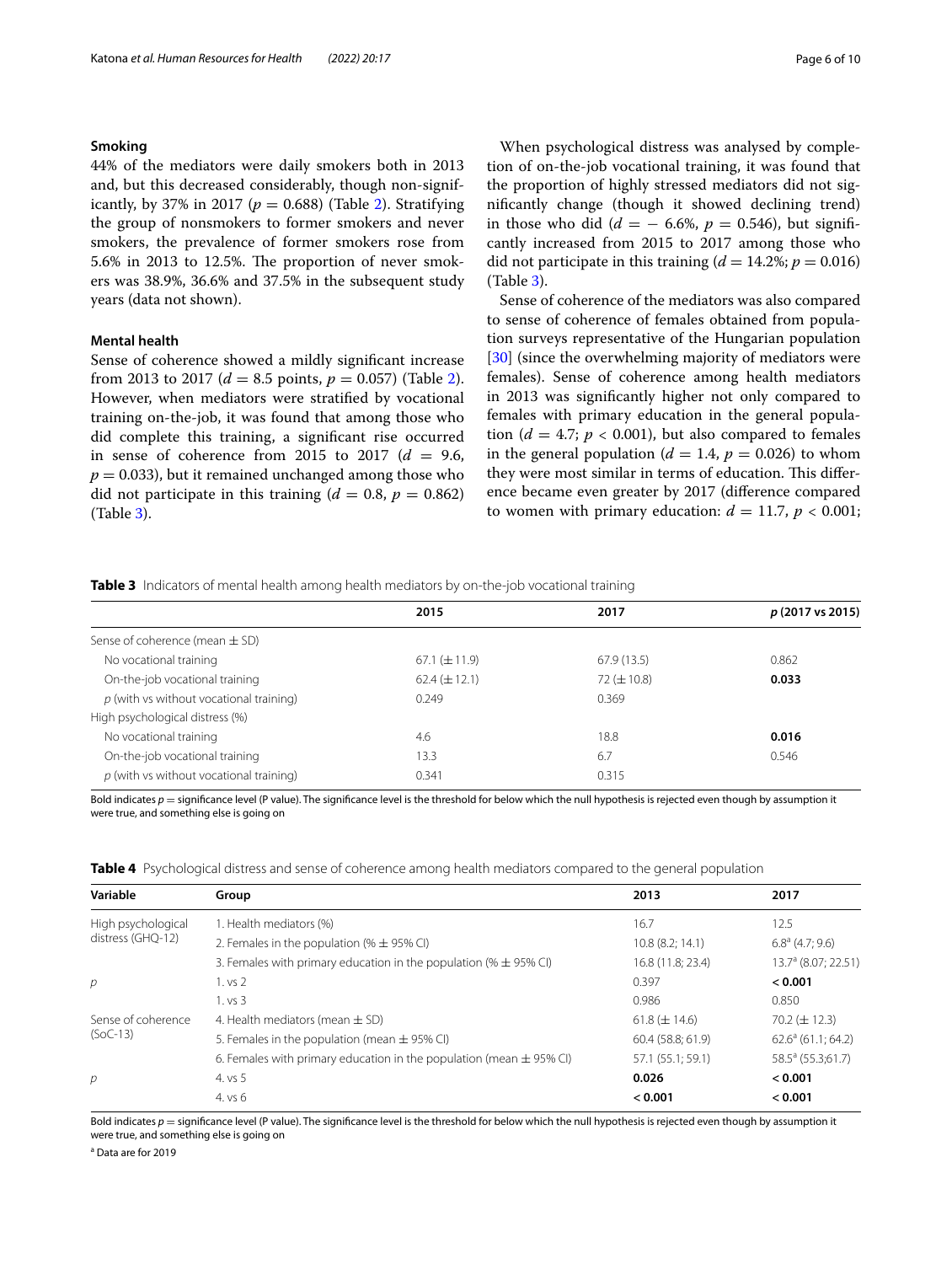difference compared to females:  $d = 7.6$ ,  $p < 0.001$ )  $(Table 4)$  $(Table 4)$  $(Table 4)$ .

The proportion of highly stressed health mediators decreased from 16.7% in 2013 to 12.5% in 2017 (Table [4](#page-5-1)), but this did not reach significance ( $p = 0.683$ ). The proportion of highly distressed mediators was not signifcantly diferent from either compared to all females or females with primary education in the general population in 2013 (Table [4](#page-5-1)). However, the proportion of highly stressed mediators became signifcantly higher compared to all females (but was not diferent from their educational strata) in 2017 (Table [4](#page-5-1)).

# **Correlation between psychological stress (distress) and its potential determinants**

In order to identify determinants of psychological stress, correlation was examined among psychological distress and its potential determinants such as educational level, subjective wealth, sense of coherence, and social support as described in ["Methods"](#page-1-0). Data from 2015 and 2017 were pooled for this analysis.

As shown in Table [5](#page-6-0), sense of coherence proved to be the variable in the strongest negative correlation with distress, meaning that higher sense of coherence decreased the risk of being distressed. This variable showed significant positive relation with all other variables, allowing the conclusion that increased sense of coherence is related to higher level of education, greater subjective wealth, and having optimal social support. Greater subjective wealth and optimal social support are negatively related, that is, protective regarding distress according to our analysis.

#### **Discussion**

Our results showed improving trends in certain indicators of mental status of health mediators employed in the Primary Care Development Model Programme in Hungary between 2013 and 2017. Specifically, significant improvement in sense of coherence and distress

qualification in the form of on-the-job training. The training focused on simple skills related to various diseases and pathological conditions (as needed in assistant nursing), but had also greatly increased the mediators' awareness of their own health. By the end of the Model Programme, signifcant increase in sense of coherence was observed among those who completed vocational training as opposed to those who did not. The proportion of highly stressed mediators signifcantly increased among those who did not complete vocational training as opposed to those who did. Sense of coherence was found to be strongly and negatively related to being distressed, and it had a positive correlation with education, subjective wealth and social support. Since only two mediators entered the programme between 2015 and 2017 (who did not obtain vocational training because that fnished by 2014), and since the number of those with vocational training obtained in the programme was identical in 2015 and 2017, we can state with certainty that improvement was not due to new mediators joining the programme who were in better health than those already in the programme.

Improving though nonsignifcant changes in other health measures also refected improvements such as decrease in dysfunctional attitudes, and decrease in smoking, in concert with a large body of research that has shown that employed individuals are healthier compared to those who are not [[31,](#page-9-9) [32\]](#page-9-10). A notable fnding was the very high level of social support among health mediators, especially the high level of feeling completely supported by their co-workers. Roma people, though far from heterogenous, tend to form closed groups especially in neighbourhoods where all members of the community know each other. Mediators in the same GP clusters lived in the area and most of them knew each other before joining the Programme. This likely contributed to the high level of support they experienced which was strengthened by

<span id="page-6-0"></span>

|  | <b>Table 5</b> Correlation between some explanatory variables and psychological stress in the pooled data of 2015 and 2017 |  |  |  |  |
|--|----------------------------------------------------------------------------------------------------------------------------|--|--|--|--|
|--|----------------------------------------------------------------------------------------------------------------------------|--|--|--|--|

|                                            | Psychol. distress | <b>Education</b> | Subj. wealth   | Sense of coh   | Social supp |
|--------------------------------------------|-------------------|------------------|----------------|----------------|-------------|
| Psychological distress (yes/no)            | 1.000             |                  |                |                |             |
| Education (primary, secondary, tertiary)   | 0.011<br>0.926    | 000.1            |                |                |             |
| Subjective wealth (poor, acceptable, good) | $-0.368$<br>0.002 | 0.147<br>0.236   | 1.000          |                |             |
| Sense of coherence (33-89 points)          | $-0.395$<br>0.001 | 0.327<br>0.007   | 0.286<br>0.019 | 1.000          |             |
| Social support (optimal/less than optimal) | $-0.335$<br>0.005 | 0.010<br>0.936   | 0.289<br>0.018 | 0.274<br>0.025 | 1.000       |

Spearman's rho (Spearman correlation coefficients) and corresponding p values are shown in the table

Bold indicates  $p =$  significance level (P value). The significance level is the threshold for below which the null hypothesis is rejected even though by assumption it were true, and something else is going on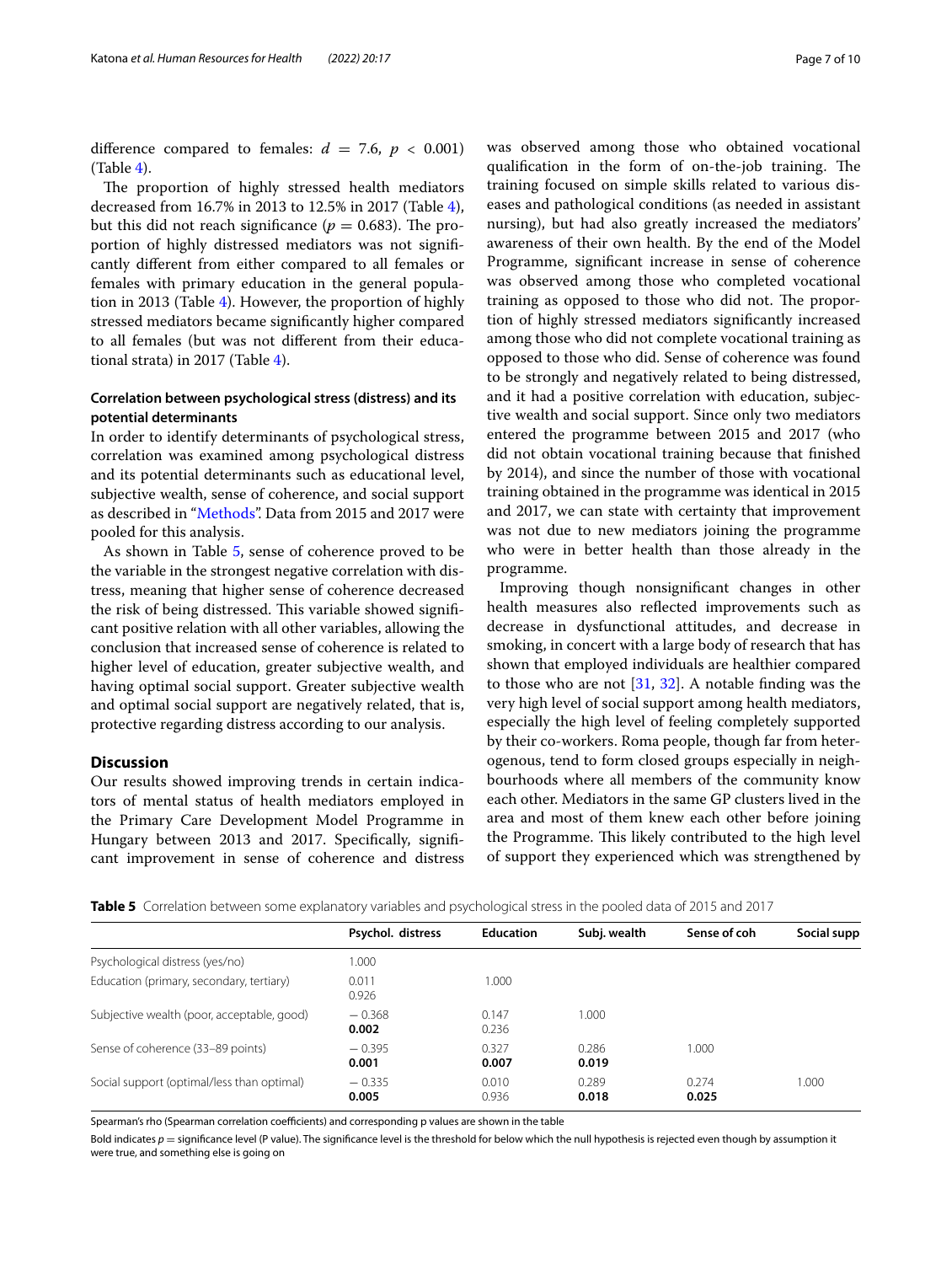working as a team within the healthcare team [\[33](#page-9-11)]. Social support played an important role in facilitating access to health care among Roma living in settlements in Slovakia [[34\]](#page-9-12). Support from mediators can overcome lack of trust in healthcare and its providers among Roma people [\[35\]](#page-9-13).

An advantage of our study is its follow-up design—the frst such study on the health status of nonprofessional support workers employed in primary health care—in which all health mediators employed in the Model Programme were invited in 2015 and 2017. Another advantage of the study is their full participation in 2015 and 2017 that was probably due to the good working relations and mutual trust between mediators and the authors who had been responsible for the professional support of the mediators including all trainings.

One of the limitations of the study is the relatively low number of participants that resulted in the underpowering of statistical tests. This likely led to most results being underestimated, making signifcant results even more meaningful. Another shortcoming of the study is the partial involvement of health mediators in 2013 that was due to organizational and logistical limitations at the time of data collection. This prevented the creation of pooled data for all 3 years so that no regression analysis could be implemented.

The positive changes described in our paper provide evidence for the multiple benefts of on-the-job training for health mediators. Healthier workers provide better services and make better role models which is greatly needed in Roma communities [[37](#page-9-14), [38](#page-9-15)]. In addition to less favourable morbidity and mortality, Roma struggle with other issues, for example Roma patients suffering from coronary heart disease had higher levels of anxiety and lower sense of coherence compared to non-Roma patients [[39\]](#page-9-16).

The significantly increased distress of those who had no vocational training at the end of the Programme was probably due to the fact that there was uncertainty about their further employment, and those with vocational training had better job prospects.

Education, employment, and health care constitute major areas for the development of human resources in all large-scale international frameworks aimed at disadvantaged populations. The Primary Care Model Programme of Hungary funded by the Swiss Contribution implemented activities in two of these areas (employment and health care) for the target population, and activities in all three areas for its Roma employees, the health mediators who became valued members of the primary care teams. Their contribution to the performance of the GP clusters such as the achievement of a very high participation rate in one of the new services (health status assessment) was detailed elsewhere [\[40](#page-9-17)].

The majority of mediators had been Roma women who tend to be in the most disadvantaged position in terms of education, employment, income and health status when compared to Roma men, or either gender groups of majority populations [[42\]](#page-9-18). Positive changes in their health status, behaviour and health awareness, in addition to their meaningful work contribution [[41\]](#page-9-19) provides justifcation for the employment of health mediators in primary health care in those areas where large disadvantaged Roma population groups need to be cared for.

# **Conclusions**

On-the-job vocational training improved the mental status of nonprofessional community workers (health mediators) in the long term. Specifcally, the proportion of distressed persons decreased, sense of coherence increased among those who completed vocational programme at the beginning of their employment. The 5-year follow-up of mental health of mediators in the Primary Care Development Model Programme in Hungary revealed an improving trend in all investigated indicators between 2013 and 2017. A notable result was the signifcant increase in sense of coherence—a measure of mental resilience—among those mediators who completed vocational training as opposed to those who did not. In terms of high psychological stress, the opposite was found: the proportion of highly stressed mediators signifcantly increased among those who did not complete vocational training as opposed to those who did. Our results draw attention to the potential of improving mental health among health care workers who have been known to be under chronic job stress that may result in burnout, a workplace syndrome. This has been a growing public health concern among all types of health care workers afecting up to 35% of U.S. nurses and 54% of physicians. Burnout is a problem among all clinical disciplines and across care settings [\[43](#page-9-20)]. Since professional well-being is essential to providing high-quality patient care, any means are worthy of investigation by which the well-being of health care workers can be increased.

#### **Acknowledgements**

The authors express their gratitude to Róza Ádány and Magor Papp for their help in establishing the vocational training for health mediators. Drs. János Cséki, Gábor Benkő, István Völgyi, and János Szabó were Head GPs (directors) of the four new primary care teams or GP clusters. Éva Gombkötő, Edit Szabó, Ágnes Elek, and Adrienn Csilla Tóth as Public Health Coordinators had been supervisors of the health mediators. Their contribution to the integration of health mediators as equal members of the group practices is gratefully acknowledged. The authors thank Éva Gutási, Zsuzsa Nagy-Belgyár, Anita Nagy Farkas and Zsanett Kiss for their help in data collection.

#### **Authors' contributions**

CK contributed to study design, performed the literature review, collected and analysed data, and drafted the manuscript. ÉB contributed to study design, management of vocational training, data analysis, and writing of the manuscript. SZV contributed to data analysis and writing of the manuscript.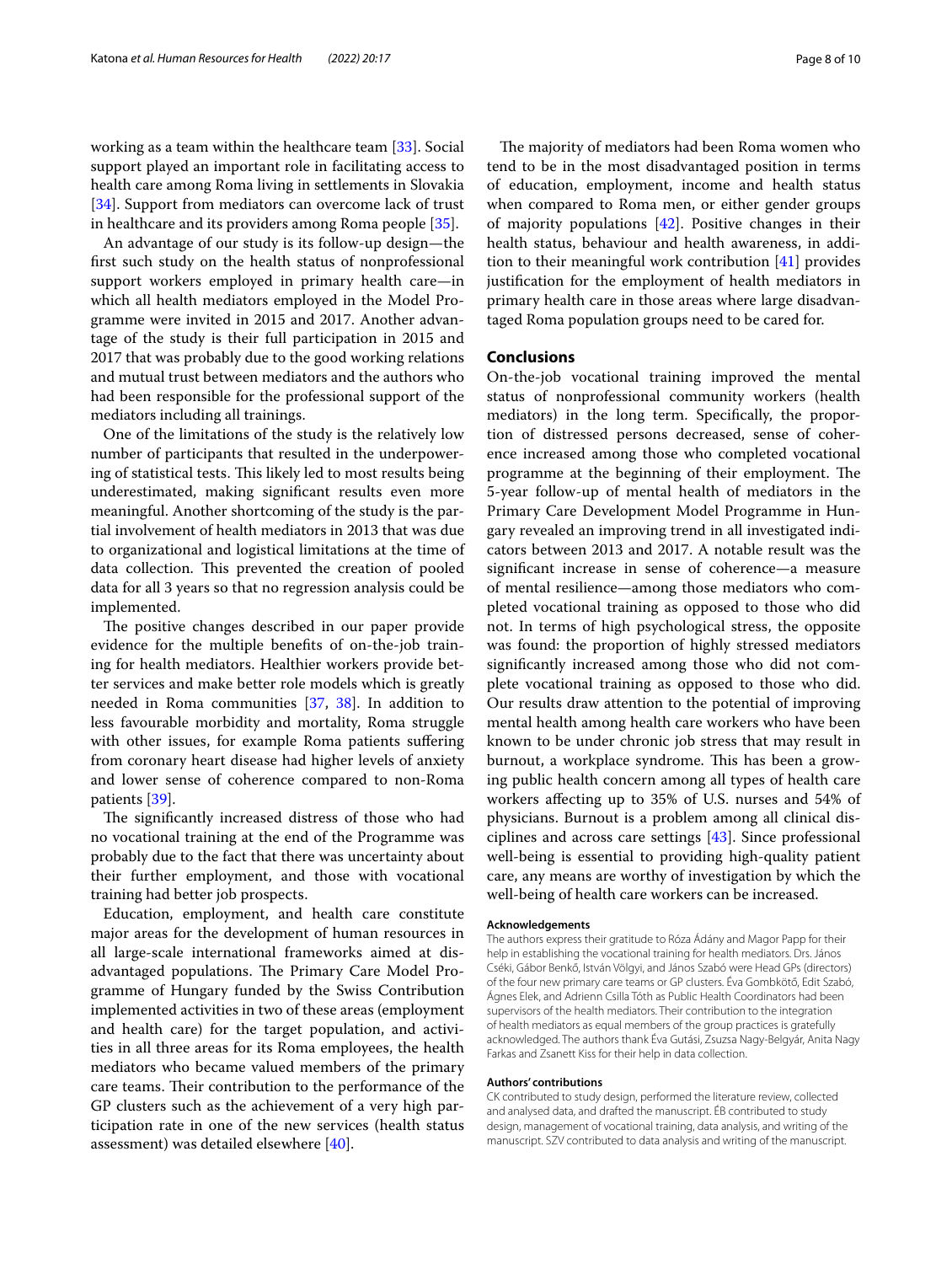KK conceptualized the research, fnalized the study design, contributed to literature review, analysed data, and fnalized the manuscript. All authors read and approved the fnal manuscript.

#### **Funding**

The study was carried out in the "Public Health Focused Model Programme for Organising Primary Care Services Backed by a Virtual Care Service Centre". The Model Programme was implemented in the framework of the Swiss Contribution Programme SH/8/1 that had been supported by a grant from Switzerland through the Swiss Contribution to Hungary. The authors were supported during the writing of the manuscript by the GINOP-2.3.2-15-2016-00005 project fnanced by the European Union under the European Social Fund and European Regional Development Fund. The funders had no infuence on study design, data collection and analyses, interpretation of results, writing of the manuscript or the decision to submit it for publication.

#### **Availability of data and materials**

The datasets generated and/or analysed during the current study are not publicly available due to containing personal and special data the availability and use of which is regulated by law (*2011. évi CXII. törvény az információs önrendelkezési jogról és az információszabadságról*). Data collected in the framework of the Programme are stored and managed by the National Public Health Institute of Hungary and available on reasonable request from the director of the Institute.

#### **Declarations**

#### **Ethics approval and consent to participate**

The Model Programme had been implemented in the framework of the Swiss Contribution Programme SH/8/1 that specifed the indicators for evaluation. Indicators monitored in primary health care are specifed in the Hungarian Health Care Act of 1997 (1997. évi CLIV. törvény az egészségügyről). The Programme was created on the basis of the Framework Agreement between Switzerland and Hungary (declared by 348/2007. (XII. 20.)) and signed on 20 December 2007. Ethical approval for data collection for research purposes in the Programme was issued by the Scientifc and Research Ethics Committee of the Medical Research Council of Hungary (ETT-TUKEB) (16676-3/2016/EKU (0361-16). The protocol of the health status assessment was approved by the Scientifc and Research Ethics Committee of the Medical Research Council of Hungary (ETT-TUKEB) (52119-2/2015 EKU). All participants signed an informed consent form, and the anonymity of personal information was guaranteed during data analysis.

#### **Consent for publication**

Not applicable.

#### **Competing interests**

None of the authors have competing interests.

#### **Author details**

<sup>1</sup> Department of Behavioural Sciences, Faculty of Medicine, University of Debrecen, Debrecen, Hungary. <sup>2</sup> Department of Preventive Medicine, Faculty of Medicine, University of Debrecen, Debrecen, Hungary. <sup>3</sup> Department of Sectoral Economics and Methodology, Faculty of Economics and Business, University of Debrecen, Debrecen, Hungary.

#### Received: 23 April 2021 Accepted: 12 November 2021 Published online: 07 February 2022

#### **References**

- <span id="page-8-0"></span>1. UCL Institute of Health Equity. Health inequalities in the EU. Final report of a consortium led by M. Marmot. UCL Institute of Health Equity. [https://](https://ec.europa.eu/health//sites/health/files/social_determinants/docs/healthinequalitiesineu_2013_en.pdf) [ec.europa.eu/health//sites/health/fles/social\\_determinants/docs/healt](https://ec.europa.eu/health//sites/health/files/social_determinants/docs/healthinequalitiesineu_2013_en.pdf) [hinequalitiesineu\\_2013\\_en.pdf](https://ec.europa.eu/health//sites/health/files/social_determinants/docs/healthinequalitiesineu_2013_en.pdf). Accessed 21 April 2021.
- 2. Hajioff S, McKee M. The health of the Roma people: a review of the published literature. J Epidemiol Community Health. 2000;54(11):864–9. [https://doi.org/10.1136/jech.54.11.864.](https://doi.org/10.1136/jech.54.11.864)
- <span id="page-8-1"></span>3. McKee-Ryan F, Song Z, Wanberg CR, Kinicki AJ. Psychological and physical well-being during unemployment: a meta-analytic study. J Appl Psychol. 2005;90(1):53–76. [https://doi.org/10.1037/0021-9010.90.1.53.](https://doi.org/10.1037/0021-9010.90.1.53)
- <span id="page-8-2"></span>4. Kósa Z, Szeles G, Kardos L, Kosa K, Nemeth R, Orszagh S, Fesus G, McKee M, Adany R, Voko Z. A comparative health survey of the inhabitants of Roma settlements in Hungary. Am J Public Health. 2007;97(5):853–9. <https://doi.org/10.2105/AJPH.2005.072173>.
- <span id="page-8-3"></span>5. Masseria C, Mladovsky P, Hernandez-Quevedo C. The socio-economic determinants of the health status of Roma in comparison with non-Roma in Bulgaria, Hungary and Romania. Eur J Public Health. 2010;20(5):549–54. <https://doi.org/10.1093/eurpub/ckq102>.
- <span id="page-8-4"></span>6. RI2020. Roma Decade and the EU. Roma Integration 2020, Accessed 13 January 2020. [https://www.rcc.int/romaintegration2020/pages/4/roma](https://www.rcc.int/romaintegration2020/pages/4/roma-decade-and-the-eu)[decade-and-the-eu](https://www.rcc.int/romaintegration2020/pages/4/roma-decade-and-the-eu). Accessed 21 April 2021.
- <span id="page-8-5"></span>7. EUR-LEX. An EU Framework for National Roma Integration Strategies up to 2020. Communication From The Commission To The European Parliament, The Council, The European Economic And Social Committee And The Committee Of The Regions. Eur-Lex. [https://eur-lex.europa.eu/legal](https://eur-lex.europa.eu/legal-content/EN/TXT/?uri=COM:2011:173:FIN)content/EN/TXT/?uri=COM:2011:173:FIN. Accessed 21 April 2021.
- <span id="page-8-6"></span>8. [EMMI. Magyar Nemzeti Társadalmi Felzárk](https://eur-lex.europa.eu/legal-content/EN/TXT/?uri=COM:2011:173:FIN)ózási Stratégia (Hungarian National Social Integration Strategy) II 2011–2020. Emberi Erőforrások Minisztériuma [http://romagov.hu/wp-content/uploads/2020/12/MNTFS](http://romagov.hu/wp-content/uploads/2020/12/MNTFS2030_1201-tervezet.pdf) [2030\\_1201-tervezet.pdf](http://romagov.hu/wp-content/uploads/2020/12/MNTFS2030_1201-tervezet.pdf). Accessed 21 April 2021.
- <span id="page-8-7"></span>9. Programme, Swiss-Hungarian Cooperation. Framework Agreement between the Swiss Federal Council and the Government of the Republic of Hungary. [https://www.dfae.admin.ch/dam/erweiterungsbeitrag/en/](https://www.dfae.admin.ch/dam/erweiterungsbeitrag/en/documents/Laender/Rahmenabkommen-Ungarn_en.pdf) [documents/Laender/Rahmenabkommen-Ungarn\\_en.pdf.](https://www.dfae.admin.ch/dam/erweiterungsbeitrag/en/documents/Laender/Rahmenabkommen-Ungarn_en.pdf) Accessed 21 April 2021.
- <span id="page-8-8"></span>10. FDFA. Pilot general practitioner teams in North-East Hungary. Swiss Agency for Development and Cooperation. Federal Department of Foreign Afairs. [https://www.erweiterungsbeitrag.admin.ch/erweiterungsbei](https://www.erweiterungsbeitrag.admin.ch/erweiterungsbeitrag/en/home/projects/focus-on-projects.par_projectfilter_page8.html/content/dezaprojects/SDC/en/2012/7F08179/phase1) [trag/en/home/projects/focus-on-projects.par\\_projectflter\\_page8.html/](https://www.erweiterungsbeitrag.admin.ch/erweiterungsbeitrag/en/home/projects/focus-on-projects.par_projectfilter_page8.html/content/dezaprojects/SDC/en/2012/7F08179/phase1) [content/dezaprojects/SDC/en/2012/7F08179/phase1](https://www.erweiterungsbeitrag.admin.ch/erweiterungsbeitrag/en/home/projects/focus-on-projects.par_projectfilter_page8.html/content/dezaprojects/SDC/en/2012/7F08179/phase1). Accessed 21 April 2021.
- <span id="page-8-9"></span>11. Adany R, Kosa K, Sandor J, Papp M, Furjes G. General practitioners' cluster: a model to reorient primary health care to public health services. Eur J Public Health. 2013;23(4):529–30. [https://doi.org/10.1093/eurpub/ckt095.](https://doi.org/10.1093/eurpub/ckt095)
- 12. Kósa K, Hegedüs-Erdős A, Ádány R, Papp M, Sándor J. Mental health assessment in one cluster of the Primary Care Development Model Programme in Hungary. Central Eur J Occup Environ Med. 2018;24(3–4):174–89.
- <span id="page-8-10"></span>13. Rurik I. How can the Swiss Contribution improve Hungarian primary care? Prim Care. 2014;14(9):155–6.
- <span id="page-8-11"></span>14. Christopher JB, Le May A, Lewin S, et al. Thirty years after Alma-Ata: a systematic review of the impact of community health workers delivering curative interventions against malaria, pneumonia and diarrhoea on child mortality and morbidity in sub-Saharan Africa. Hum Resour Health. 2011;9:27. [https://doi.org/10.1186/1478-4491-9-27.](https://doi.org/10.1186/1478-4491-9-27)
- <span id="page-8-12"></span>15. OSI. Mediating Romani health: Policy and programme opportunities. Open Society Institute. [https://www.opensocietyfoundations.org/sites/](https://www.opensocietyfoundations.org/sites/default/files/roma_health_mediators.pdf) [default/fles/roma\\_health\\_mediators.pdf](https://www.opensocietyfoundations.org/sites/default/files/roma_health_mediators.pdf). Accessed 21 April 2021.
- <span id="page-8-13"></span>16. OSF. Roma Health Mediators: successes and challenges. Open Society Foundations, [https://www.opensocietyfoundations.org/sites/default/](https://www.opensocietyfoundations.org/sites/default/files/roma-health-mediators-20111022.pdf) [fles/roma-health-mediators-20111022.pdf](https://www.opensocietyfoundations.org/sites/default/files/roma-health-mediators-20111022.pdf). Accessed 21 April 2021.
- <span id="page-8-14"></span>17. Council of Europe. About ROMED1. Council of Europe [http://www.coe](http://www.coe-romed.org/romed1)[romed.org/romed1](http://www.coe-romed.org/romed1). Accessed 21 April 2021.
- <span id="page-8-15"></span>18. Kósa K, Sandor J, Dobos E, Papp M, Furjes G, Adany R. Human resources development for the operation of general practitioners' cluster. Eur J Public Health. 2013;23(4):532–3. <https://doi.org/10.1093/eurpub/ckt097>.
- <span id="page-8-16"></span>19. PHA. ROMED. Partners Hungary Alapítvány [https://partnershungary.hu/](https://partnershungary.hu/romed/) [romed/](https://partnershungary.hu/romed/). Accessed 21 April 2021.
- <span id="page-8-17"></span>20. McFadden A, Siebelt L, Gavine A, Atkin K, Bell K, Innes N, Jones H, Jackson C, Haggi H, MacGillivray S. Gypsy, Roma and Traveller access to and engagement with health services: a systematic review. Eur J Public Health. 2018;28(1):74–81. <https://doi.org/10.1093/eurpub/ckx226>.
- <span id="page-8-18"></span>21. KSH. Európai Lakossági Egészségfelmérés kérdőív 2009. (European Health Interview Survey Questionnaire 2009) Központi Statisztikai Hivatal (Central Statistical Office), Hungary [http://www.ksh.gov.hu/elef/archiv/2009/](http://www.ksh.gov.hu/elef/archiv/2009/pdf/elef_kerdoiv_alap.pdf) [pdf/elef\\_kerdoiv\\_alap.pdf.](http://www.ksh.gov.hu/elef/archiv/2009/pdf/elef_kerdoiv_alap.pdf) Accessed 21 April 2021.